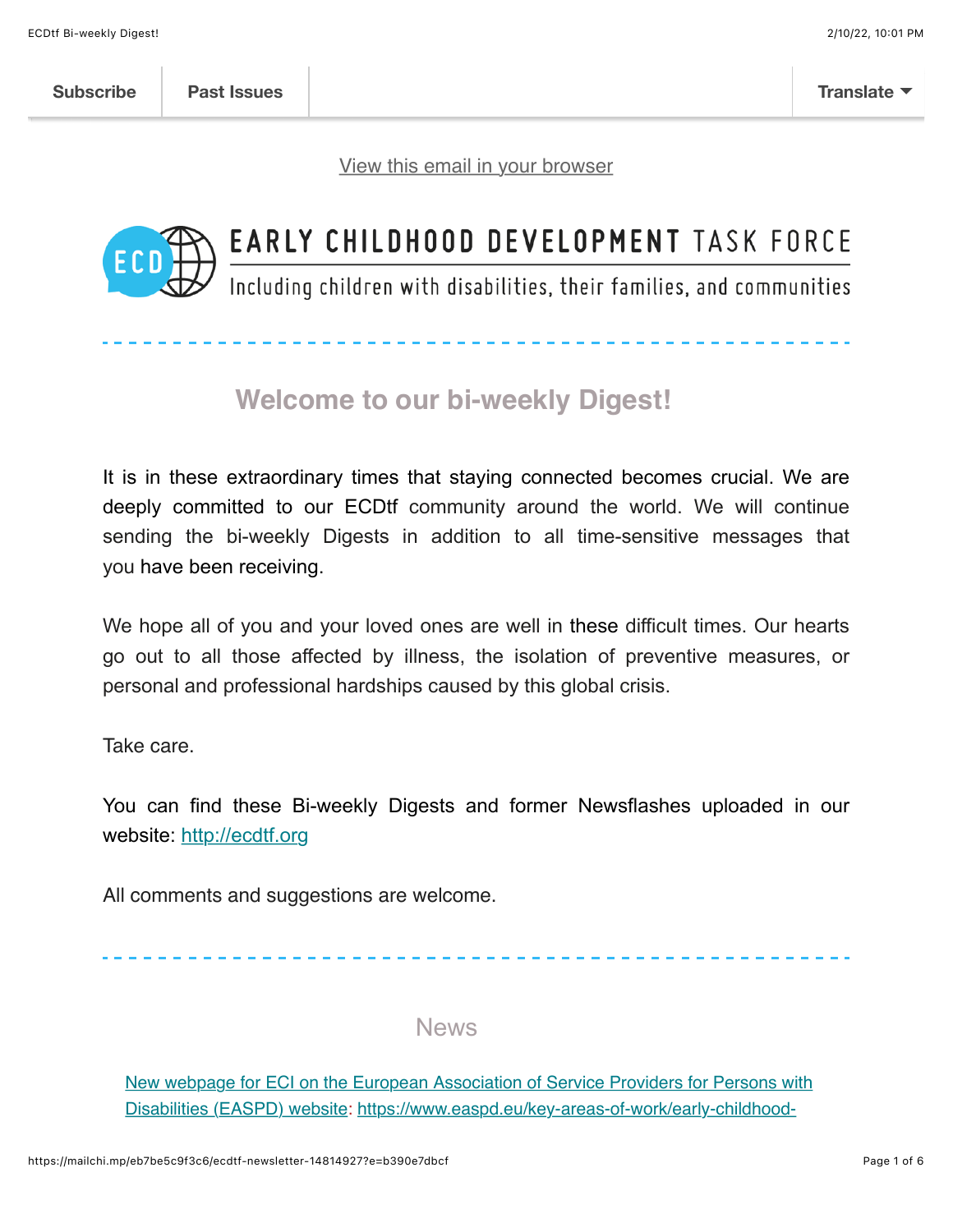#### [intervention/](https://www.easpd.eu/key-areas-of-work/early-childhood-intervention/)

[20 Ways to Support Students With Learning Differences This Year](https://www.edweek.org/teaching-learning/opinion-20-ways-to-support-students-with-learning-differences-this-year/2021/09)

[How to Help Anxious Students Re-Adjust to Social Settings](https://www.kqed.org/mindshift/58462/how-to-help-anxious-students-re-adjust-to-social-settings)

[Plans for free pre-K and community college could provide a 'ladder into the middle class.'](https://www.nytimes.com/2021/07/16/us/politics/free-pre-k-community-college.html?referringSource=articleShare&utm_source=The+Heckman+Equation&utm_campaign=47271d6cb8-EMAIL_CAMPAIGN_2019_08_23_01_40_COPY_01&utm_medium=email&utm_term=0_861cad7111-47271d6cb8-520164753)

#### Event

**Webinar Tomorrow:** [Nurturing care for every newborn: ensuring every newborn survives](https://who.zoom.us/webinar/register/WN_xddgMp7YQ9Gd8I9tJnkJDg) and thrives September 23, 2021

**Webinar**: [The Fatherhood Connection: Engaging Dads at the Community Level](https://elearn.zerotothree.org/products/virtual-event-the-fatherhood-connection-engaging-dads-at-the-community-level?utm_medium=email&utm_source=email_link&utm_content=VE_Fatherhood_09232021&utm_campaign=Q4_2021_PAMS+Virtual+Events#tab-product_tab_overview) September 23, 2021

**Webinar:** [Examining Research in Early Childhood Bilingual Settings: A Focus on Literacy,](https://childandfamilyresearch-utexas-edu.zoom.us/webinar/register/WN_McgZTEXoRoGHOKM1gIMahA?utm_campaign=UT%20System%20Early%20Childhood%20Scholars%20Series&utm_medium=email&_hsmi=157736063&_hsenc=p2ANqtz-9HgHeEehls2qf-DYpt0Q8dkK5dyayfWVNozwaj7YR_zMsiIz7XyDn7FBxCSjpWooA9woPN78fjnb--TClajN4tNOd7NA&utm_content=157736063&utm_source=hs_email) Environmental, and Special Education September 28, 2021

**Conference:** [Red Regional de Medición del Desarrollo Infantil – Avances en la agenda de](https://us02web.zoom.us/webinar/register/WN_XREr-D4MRny1FwoajZN2tg) medición infantil en América Latina 29 y 30 de septiembre del 2021

**Webinar**: [Global Orientation Webinar on the MHPSS Minimum Service Package](https://us02web.zoom.us/meeting/register/tZAuceCuqjsuHNwu92jRop9tq72lTiDVGDe1) WHO & UNICEF September 30, 2021

**Webinar:** [Transforming education systems through family-school collaboration.](https://www.brookings.edu/events/transforming-education-systems-through-family-school-collaboration/) Brookings 30 September 2021

[Virtual STEMIE Fest](https://stemie.fpg.unc.edu/stemiefest) The STEM Innovation for Inclusion in Early Education (STEMI2E2) **Center** Week of October 4-8, 2021 (1-5 pm EST. daily)

**Webinar:** [Children's mental health: How primary schools are supporting positive mental](https://cm68031-centreforcommunitychildhealth.cmail20.com/t/ViewEmail/t/E1755F64897B0E3D2540EF23F30FEDED/CA5C44BF32971E8440EE66FE10287772) health and wellbeing October 11, 2021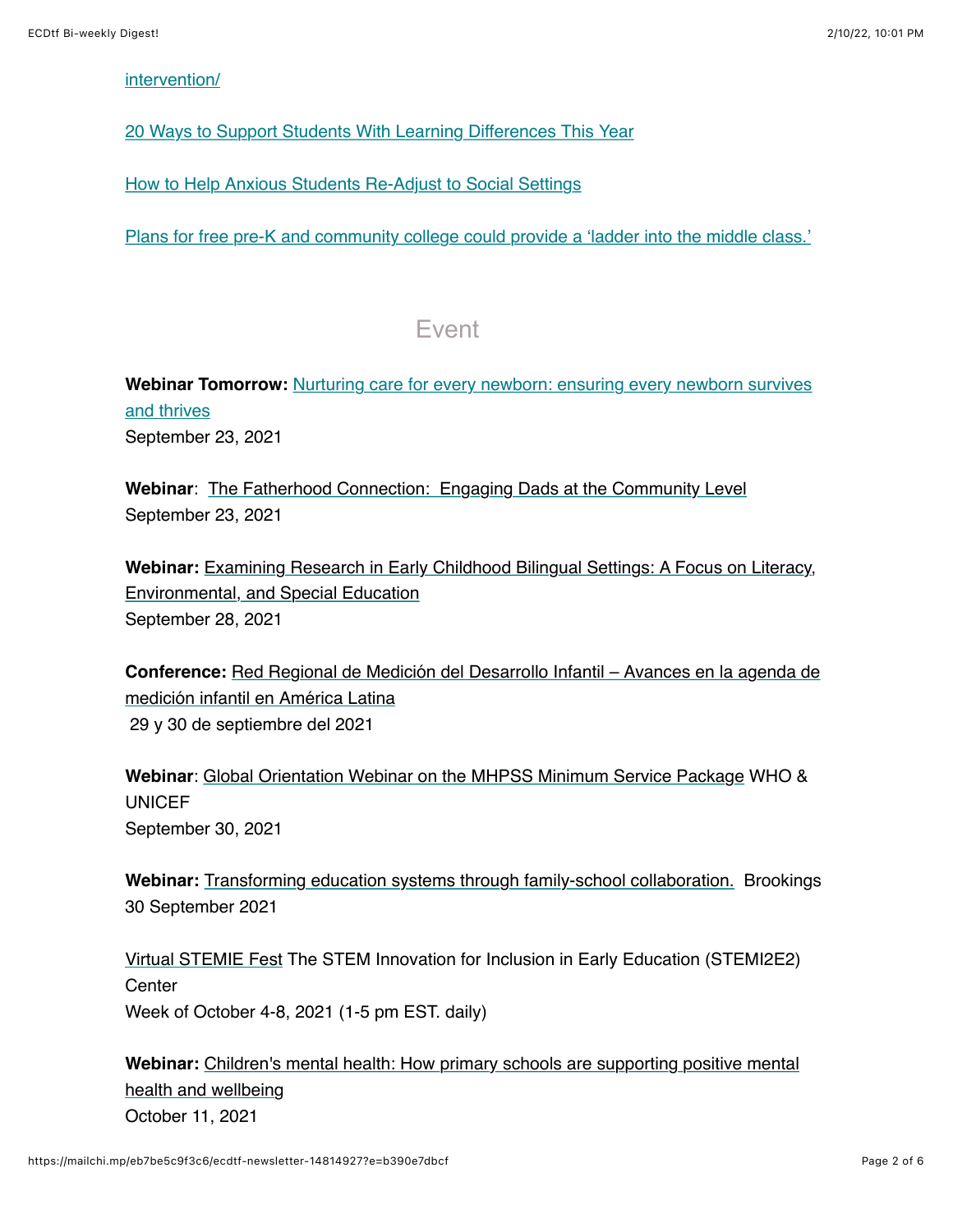**Conference:** [Ensuring Safe Education for All: From Commitment to Practice](https://ssdconference.education.gov.ng/) October 25 - 27, 2021 Abuja, Nigeria

**Conference:** [National Research Conference on Early Childhood \(NRCEC\) 2022](http://nrcec.net/?utm_content=&utm_medium=email&utm_name=&utm_source=govdelivery&utm_term=) June 27-29, 2022

## **Some interesting articles and report**

[Report: Early childhood development in humanitarian standards and guidance](https://mcusercontent.com/fdbb07179dc5a2d4ccfab37d9/files/da5f9567-4acb-6e2d-c85b-b1fe4336db38/mma_ecdie_standards_and_guidance_MPA.pdf) documents

[Article: The concept of family engagement in education: What are the implications](https://bera-journals.onlinelibrary.wiley.com/doi/10.1002/rev3.3268) for school-based rehabilitation service providers?

[Article: A guiding process to culturally adapt assessments for participation-focused](https://www.tandfonline.com/doi/full/10.1080/09638288.2021.1960645) pediatric practice: the case of the Participation and Environment Measures (PEM)

[Article: Cognitive, psychosocial, and behaviour gains at age 31 years from the](https://acamh.onlinelibrary.wiley.com/doi/10.1111/jcpp.13499?utm_source=The+Heckman+Equation&utm_campaign=47271d6cb8-EMAIL_CAMPAIGN_2019_08_23_01_40_COPY_01&utm_medium=email&utm_term=0_861cad7111-47271d6cb8-520164753) Jamaica early childhood stimulation trial

[Working Paper: The Lasting Effects of Early Childhood Education on Promoting the](https://hceconomics.uchicago.edu/research/working-paper/lasting-effects-early-childhood-education-promoting-skills-and-social?utm_source=The+Heckman+Equation&utm_campaign=47271d6cb8-EMAIL_CAMPAIGN_2019_08_23_01_40_COPY_01&utm_medium=email&utm_term=0_861cad7111-47271d6cb8-520164753) Skills and Social Mobility of Disadvantaged African Americans

Research Brief: [Improving Early Childhood Measurement](https://earlylearningnetwork.unl.edu/wp-content/uploads/2021/07/210714-Research-Brief.pdf?utm_content=&utm_medium=email&utm_name=&utm_source=govdelivery&utm_term=)

# **RESOURCES**

[Article: Applying a whole school approach: Strengthening education systems to](https://www.globalpartnership.org/blog/applying-whole-school-approach-strengthening-education-systems-address-gender-violence-schools) address gender violence in schools

[Article: When 'Careless Mistakes' Aren't: Dyscalculia, Math Anxiety, and Learning](https://www.additudemag.com/math-anxiety-dyscalculia-learning-strategies/)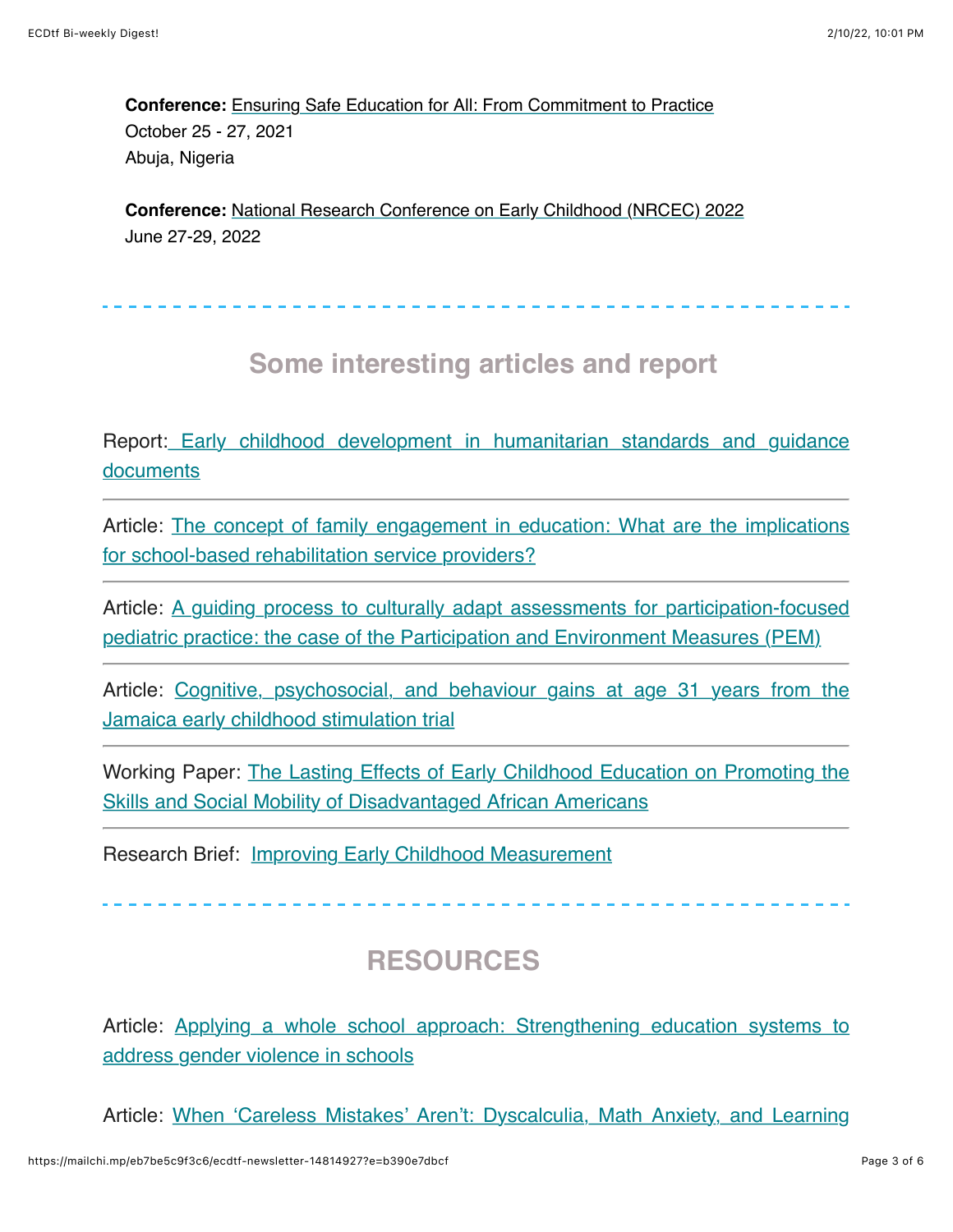#### [Strategies That Help](https://www.additudemag.com/math-anxiety-dyscalculia-learning-strategies/)

Article: [4 strategies to boost student engagement](https://www.eschoolnews.com/2021/09/07/4-strategies-to-boost-student-engagement/)

Resource: [The Grandparent Guide: What's New? What's the Same?](https://www.zerotothree.org/resources/1985-the-grandparent-guide-what-s-new-what-s-the-same)

Article: [Magic Happens When Grandparents Care for Grandchildren](https://www.parentcenterhub.org/?utm_content=&utm_medium=email&utm_name=&utm_source=govdelivery&utm_term=)

[Resource: A GUIDE FOR K-12 SCHOOLS AND COMMUNITIES FOR THE 2021-](https://sites.ed.gov/roadmap/?utm_content&utm_medium=email&utm_name&utm_source=govdelivery&utm_term) 2022 SCHOOL YEAR

Resources: [Integrating Language Into Early Childhood Education](https://ncela.ed.gov/files/briefs/TeachingPracticeBrief-EarlyChildhood-Cover-06292020.pdf?utm_content=&utm_medium=email&utm_name=&utm_source=govdelivery&utm_term=)

[Resource: Applying a Whole School Approach to prevent School-Related Gender-](https://www.ungei.org/publication/applying-whole-school-approach-prevent-SRGBV-lessons-from-Zimbabwe?emci=60d3b0af-b40b-ec11-981f-501ac57ba3ed&emdi=ea000000-0000-0000-0000-000000000001&ceid=)Based Violence: Lessons from Zimbabwe UNGEI & UNICEF

Resource: [Afghan Refugee Emergency Education Package Education Above All](https://resources.educationaboveall.org/learning-packages/refugee-response) 

[Resource: UNHCR Education Report 2021: 'Staying the course' - The challenges](https://www.unhcr.org/612f85d64/unhcr-education-report-2021-staying-course-challenges-facing-refugee-education) facing refugee education

[Blog: Keeping Afghan Children in School: Five Recommendations for the](https://www.cgdev.org/blog/keeping-afghan-children-school-five-recommendations-international-community) International Community

Article: [A New Purpose for Education](https://www.aft.org/ae/fall2021/cantor)

Article: [Differentiation in Preschool](https://www.edutopia.org/article/differentiation-preschool)

Resources: [Involving fathers in research](https://blogs.rch.org.au/ccch/2021/09/20/involving-fathers-in-research/)

[Resource: "](https://www.redcross.org/get-help/how-to-prepare-for-emergencies/teaching-kids-about-emergency-preparedness/prepare-with-pedro.html)[Prepare with Pedr](https://na01.safelinks.protection.outlook.com/?url=https%3A%2F%2Finclusivechildcare.us8.list-manage.com%2Ftrack%2Fclick%3Fu%3D7c98eab02f4b5548ba228651d%26id%3Da561652446%26e%3D36f234b26b&data=04%7C01%7C%7C2c1750f7ba214faa330008d979ec74b3%7C84df9e7fe9f640afb435aaaaaaaaaaaa%7C1%7C0%7C637674878746857938%7CUnknown%7CTWFpbGZsb3d8eyJWIjoiMC4wLjAwMDAiLCJQIjoiV2luMzIiLCJBTiI6Ik1haWwiLCJXVCI6Mn0%3D%7C1000&sdata=tXhub5zSqT1fhb4dS0NOOhhLHNIyw0SbNq2tSQzn3yY%3D&reserved=0)[o is a free youth preparedness program created by](https://www.redcross.org/get-help/how-to-prepare-for-emergencies/teaching-kids-about-emergency-preparedness/prepare-with-pedro.html) the American Red Cross.

Video: [Zippy's Video of the Week: Equity Explained with Band-Aids](https://www.ncfr.org/news/zippys-video-week-equity-explained-band-aids)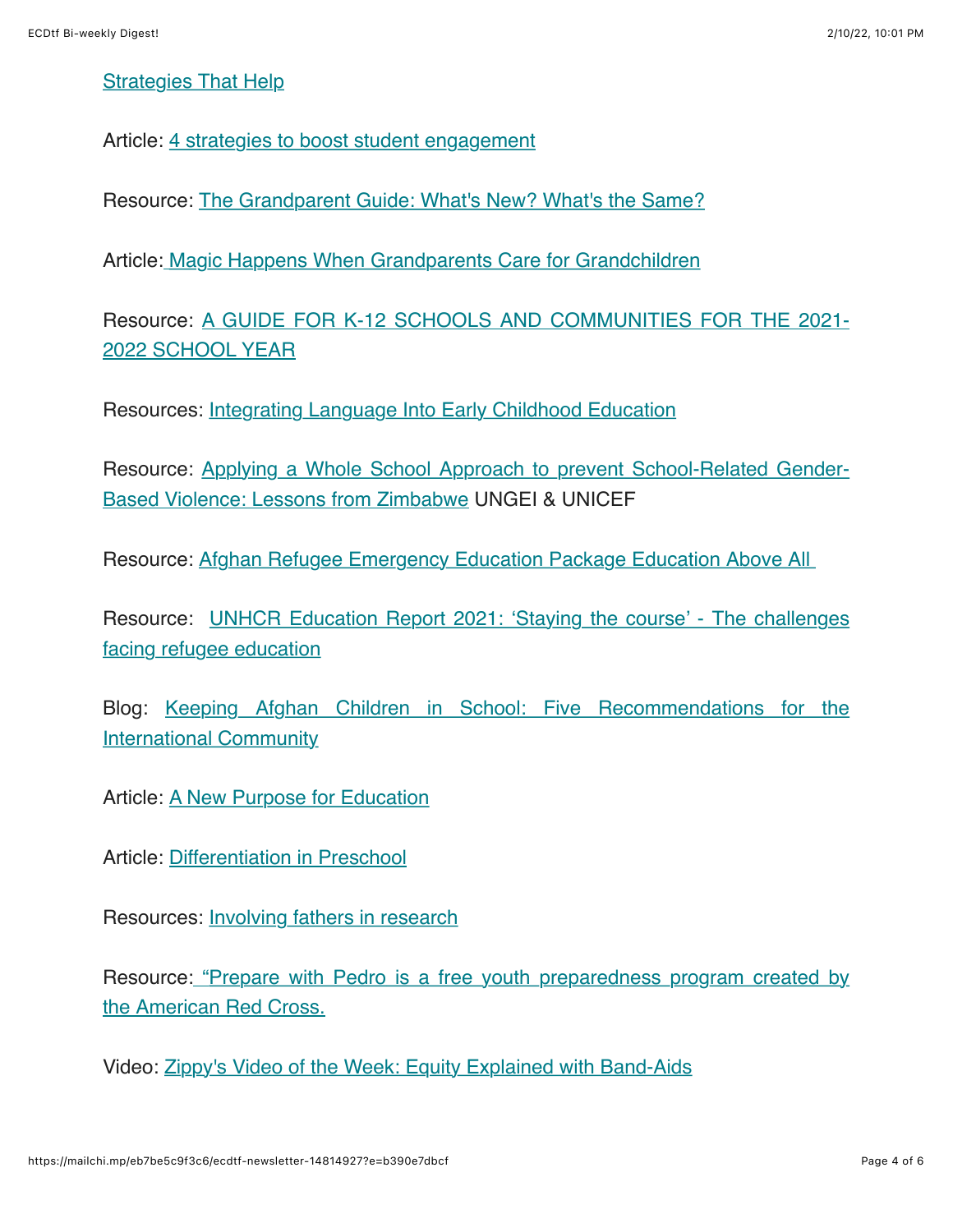[Infographic: Th](https://ectacenter.org/~pdfs/eco/three-child-outcomes-breadth.pdf?utm_content=&utm_medium=email&utm_name=&utm_source=govdelivery&utm_term=)[ree child outcomes](https://na01.safelinks.protection.outlook.com/?url=https%3A%2F%2Flnks.gd%2Fl%2FeyJhbGciOiJIUzI1NiJ9.eyJlbWFpbCI6ImtfZGllaGxAaG90bWFpbC5jb20iLCJidWxsZXRpbl9saW5rX2lkIjoiMTI1Iiwic3Vic2NyaWJlcl9pZCI6IjEyOTEzOTQ1NDQiLCJsaW5rX2lkIjoiMTU2Nzk3NDM4NSIsInVyaSI6ImJwMjpkaWdlc3QiLCJ1cmwiOiJodHRwczovL2VjdGFjZW50ZXIub3JnL2Vjby9wYWdlcy9jaGlsZG91dGNvbWVzLmFzcD91dG1fY29udGVudD0mdXRtX21lZGl1bT1lbWFpbCZ1dG1fbmFtZT0mdXRtX3NvdXJjZT1nb3ZkZWxpdmVyeSZ1dG1fdGVybT0jYnJlYWR0aCIsImJ1bGxldGluX2lkIjoiMjAyMTA5MDcuNDU1NjE5MDEifQ.xNyzrHQ-bx6zGYMwuYPWjniTVMyF0ZmwE-Q5CsKeeuY&data=04%7C01%7C%7Ce994a5b10dc6444236eb08d975ba3a19%7C84df9e7fe9f640afb435aaaaaaaaaaaa%7C1%7C0%7C637670265012858817%7CUnknown%7CTWFpbGZsb3d8eyJWIjoiMC4wLjAwMDAiLCJQIjoiV2luMzIiLCJBTiI6Ik1haWwiLCJXVCI6Mn0%3D%7C1000&sdata=WtaeAj1pT6JC4shJvsnKlJD9tLz12Dt63ZME6nWvu1U%3D&reserved=0) [measured by early intervention and early](https://ectacenter.org/~pdfs/eco/three-child-outcomes-breadth.pdf?utm_content=&utm_medium=email&utm_name=&utm_source=govdelivery&utm_term=) childhood special education systems

Tipsheet: [Emergency Planning for Children with Disabilities](https://www.inclusivechildcare.org/resource-library/tipsheet/emergency-planning-children-disabilities)

Resource (Video): [Top 5 tips for video chat with young children](https://www.firstthingsfirst.org/first-things/top-5-tips-for-video-chat-with-young-children/)

### **Call to action**

Call for papers: ["Autism Research in a Global Context"](https://journals.sagepub.com/pb-assets/cmscontent/AUT/CfP-Global-Contexts-2022-1623676536.pdf)

### **Job opportunities**

[Technical Coordinator, Education, Haiti](https://inee.org/jobs/technical-coordinator-education-haiti) Catholic Relief Services LACRO - HAITI APPLICATION DEADLINE: 29 OCTOBER 2021

[Field Manager, Education, Haiti](https://inee.org/jobs/field-manager-education-haiti) Catholic Relief Services LACRO - HAITI APPLICATION DEADLINE: 29 OCTOBER 2021

**[Project Director, Education, Haiti](https://inee.org/jobs/project-director-education-haiti)** Catholic Relief Services LACRO - HAITI APPLICATION DEADLINE: 29 OCTOBER 2021

[Monitoring, Evaluation, Adaptation and Learning Specialist \(MEAL\), Education, Haiti](https://na01.safelinks.protection.outlook.com/?url=https%3A%2F%2Finee.us5.list-manage.com%2Ftrack%2Fclick%3Fu%3Dfef0506b371181f31cc3ba467%26id%3D4b36855f87%26e%3De2d7536134&data=04%7C01%7C%7C7f9ced7fb2bc42d661fc08d97441ba48%7C84df9e7fe9f640afb435aaaaaaaaaaaa%7C1%7C0%7C637668647918131411%7CUnknown%7CTWFpbGZsb3d8eyJWIjoiMC4wLjAwMDAiLCJQIjoiV2luMzIiLCJBTiI6Ik1haWwiLCJXVCI6Mn0%3D%7C1000&sdata=OEhUjEIXw91VykyGV5Qlq4zmYo9eOP%2FTNVkPfynJfJA%3D&reserved=0) Catholic Relief Services LACRO - HAITI